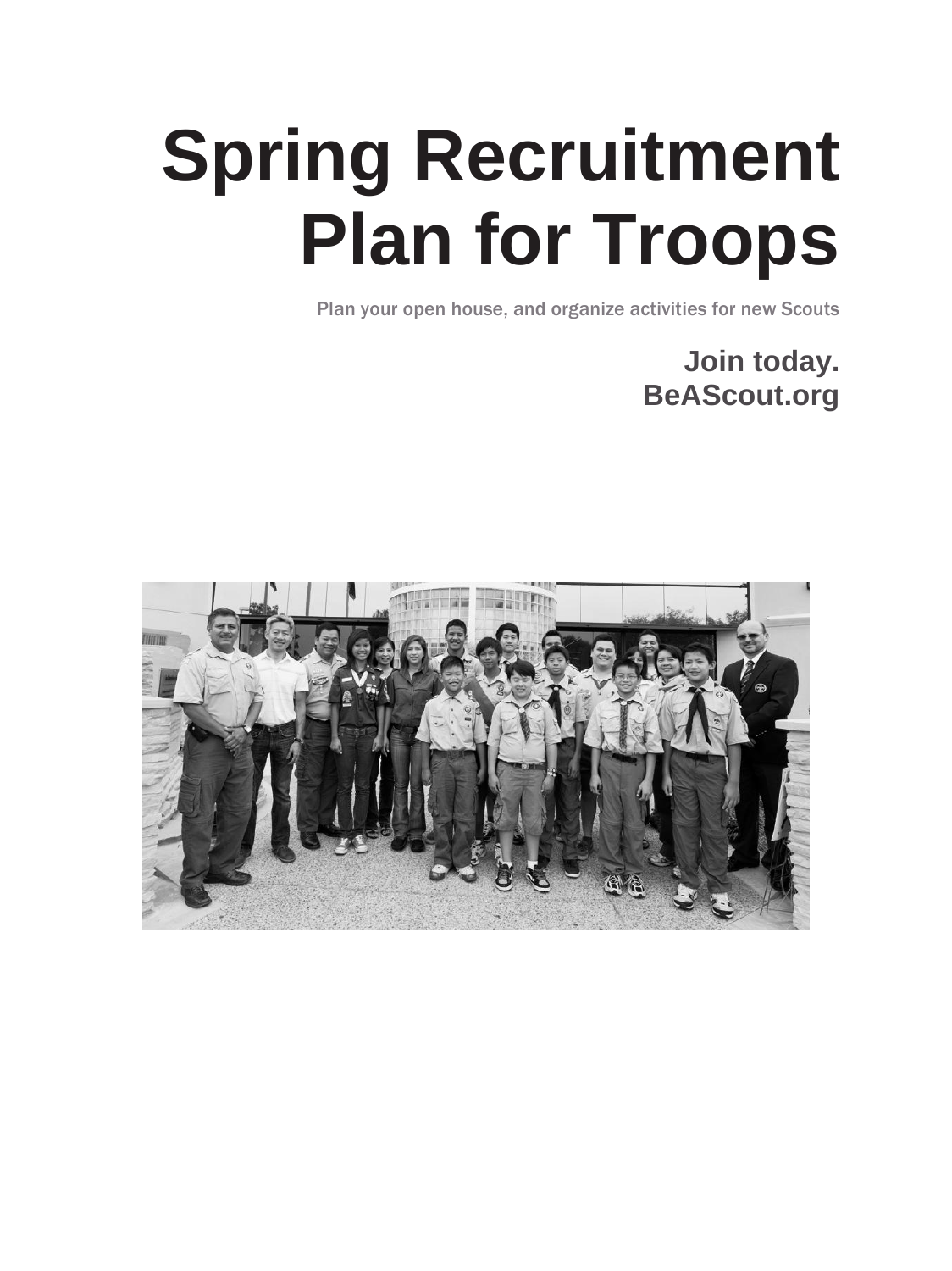### **Troop Open House**

The Boy Scout troop open house allows a troop to swing open its doors and roll out the red carpet to welcome guests. It provides a forum to show off Scouting activities and the troop's accomplishments. It is an effective tool to reach youth who have never tried Scouting.

Hosting a troop open house is a five-step process that has been tried and proven in troops throughout the nation. Each of the following five steps is vital to the event's success:

- 1. Present a school rally to fifth- and sixth-graders.
- 2. Email or mail the parents of interested youth a personal invitation to the troop open house.
- 3. Follow the invitation with a telephone call to the parents.
- 4. Host the troop open house for youth and their parents.
- 5. Organize a troop or district activity to involve new Scouts right away.

Youth join Scouting for the fun and outdoor adventure. Parents want them to join for completely different reasons—character building and leadership training. Following this plan for conducting a troop open house will help you address the wants and needs of youth and their parents.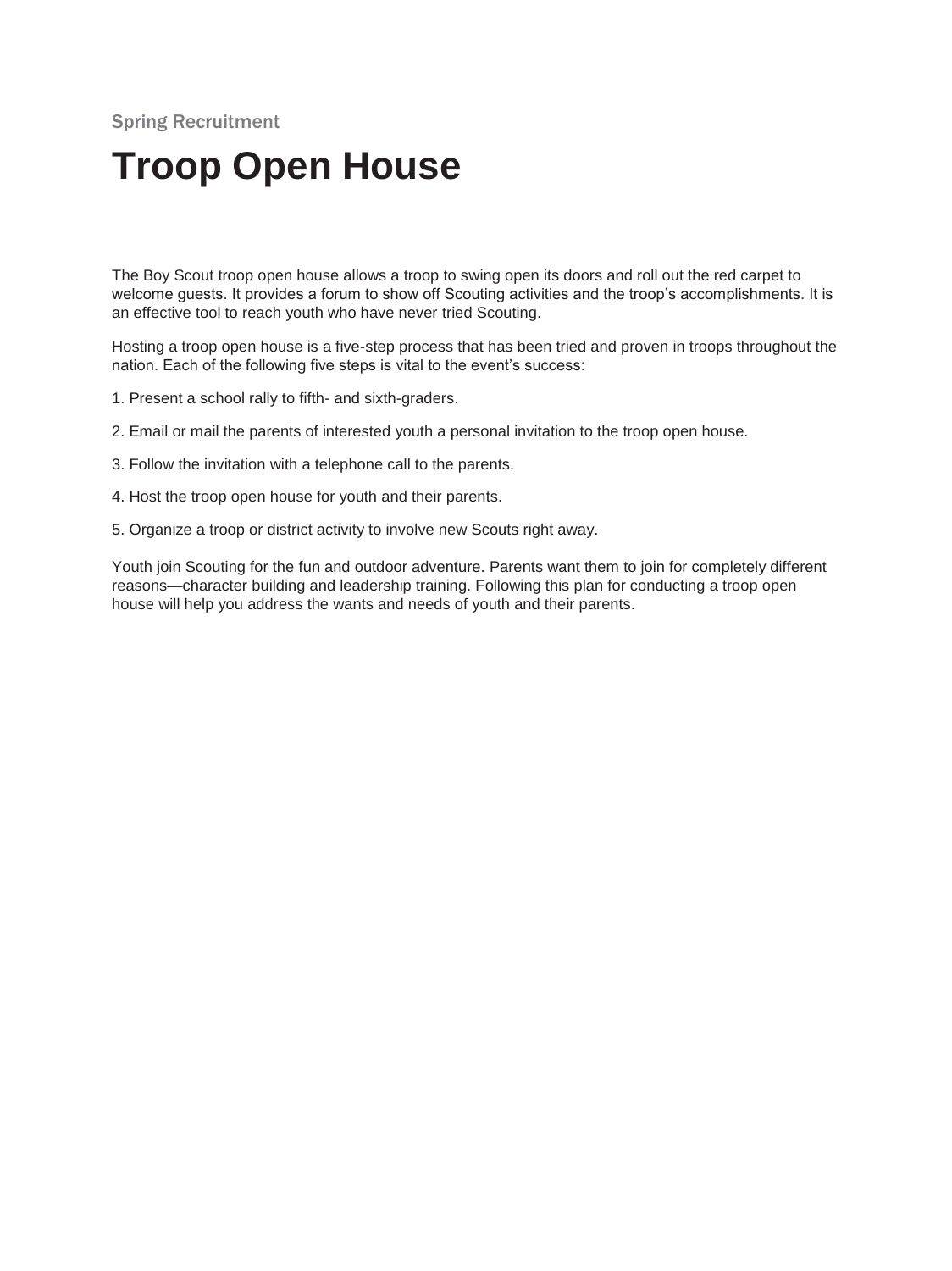### **Troop Open House Timetable**

#### **February**

• Set a date and plan a troop open house for March.

#### **March**

- Conduct a school rally introducing fifth- and sixth-grade boys to Scouting. Have them complete the High Adventure Survey, No. 34241.
- Follow up with interested youth by sending them a personal invitation to the troop open house and making a personal phone call to their parents.
- Hold the troop open house to welcome potential Boy Scouts and their parents.
- Plan a troop activity to get new Scouts involved with the troop shortly after they join.

#### **April**

- Sponsor a troop activity for new Scouts.
- Encourage each troop member to attend summer camp. Conduct summer camp orientation to encourage full troop involvement.

#### **May**

- Work closely with new Scouts and parents during their transition to the Boy Scout troop, ensuring their needs are met and that their move has been natural and fun.
- Work on rank advancement with new Scouts.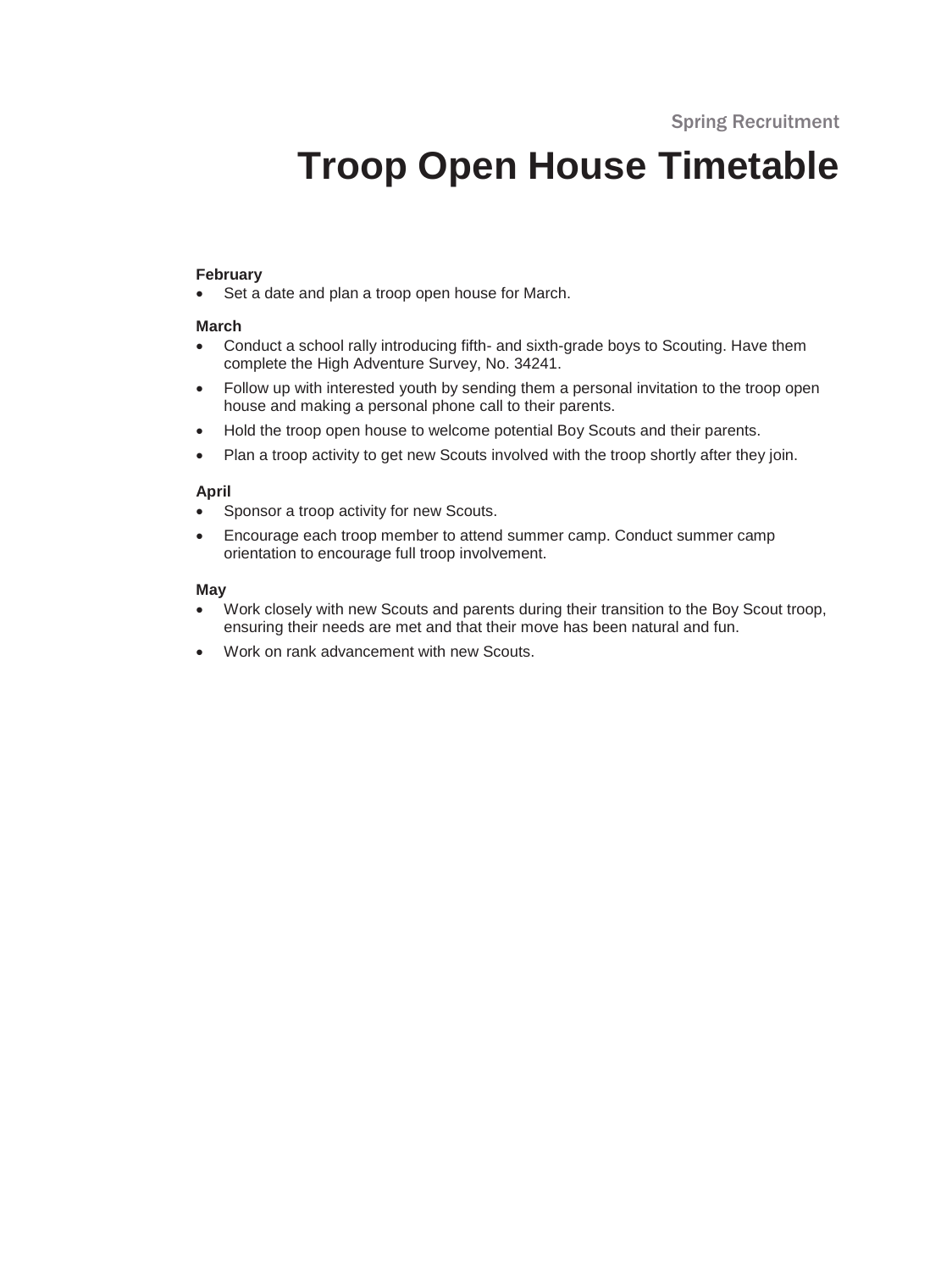### **Troop Open House Rally**

Cooperation of schools is essential to gain access to Scout-age youth. Contact school administration to schedule presentation time during school with small groups of boys.

Plan the presentation to highlight Scouting's activities, high adventure, and outdoor experiences. Display hands-on visuals such as backpacks, canoes, and tents, and allow the youth to check them out up close. Dress in outdoor wear to complete the setting. Allowing some experienced Scouts to assist in the presentation could help the youth visualize themselves as Scout. The presentation should be no more than five minutes.

Following the introductory presentation, give each youth a High Adventure Survey, No. 34241. Ask them to check the high-adventure experiences that interest them. Explain that Scout troops do the kinds of activities listed on the survey.

While the youth are working on their surveys, announce that you would like to invite them to join a Scout troop. Explain that they will receive an invitation to join a Scout troop in their community if they mark that they are interested in joining. Collect every survey, and check to ensure that each is complete with the youth's full name and contact information.

If the school cannot allow assemblies with youth, suggest the alternative plan of having the school distribute the High Adventure Survey. Be sure to pick up the completed surveys soon after their distribution.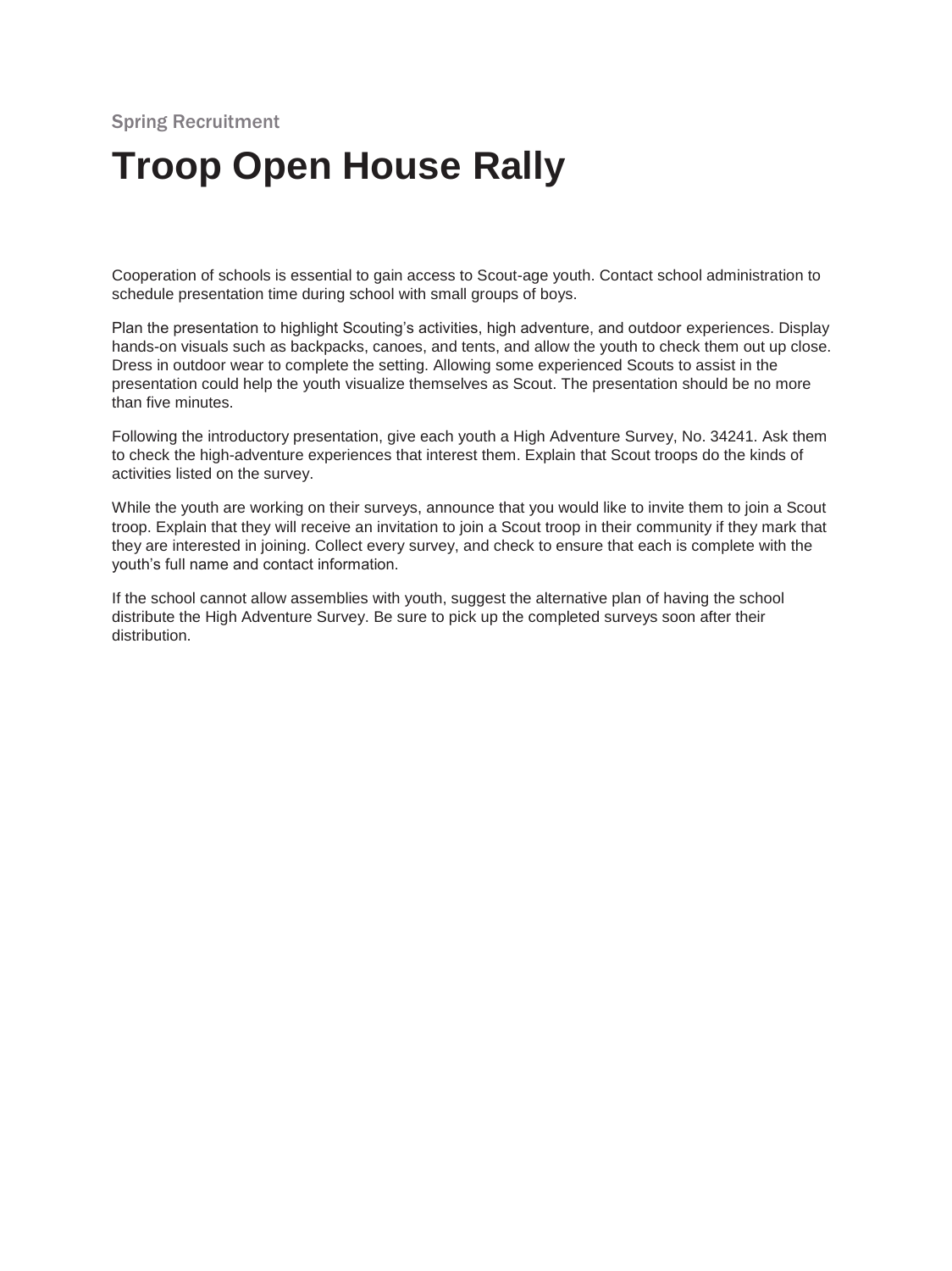### **Sample Invitation Letter for New Scouts**

Dear parent,

Your son has taken a step toward building a solid future; are you willing to support his growth?

Recently, your son indicated his desire to try his hand at such high-adventure activities as backpacking, cycling, camping, swimming, canoeing, rock climbing, and horseback riding. Our Scout troop will participate in these activities and even more in the coming year, and we would like to invite him to join the Boy Scouts of America.

Scouting has a reputation for helping youth develop self-reliance, strong character, respect for others, good citizenship skills, and physical and mental fitness. For a century, our programs have instilled in young men the values and knowledge that they need to become leaders in their communities and in their countries.

Please join our troop for our open house at \_\_\_\_\_\_\_\_\_\_\_\_\_\_\_\_\_\_\_\_\_ (time) on \_\_\_\_\_\_\_\_\_\_\_\_\_\_\_ (date) at \_\_\_\_\_\_\_\_\_\_\_\_\_\_\_\_\_\_\_\_ (place). You'll get a firsthand look at some of our troop activities, and you can visit with our Scouts and their adult leaders. Take some time to look over the enclosed brochure, and bring any questions or concerns to the meeting.

I look forward to meeting you!

Sincerely,

Scoutmaster, Troop \_\_\_\_\_\_\_\_\_\_\_\_\_\_\_\_\_\_\_\_

| Telephone No. |  |
|---------------|--|
|---------------|--|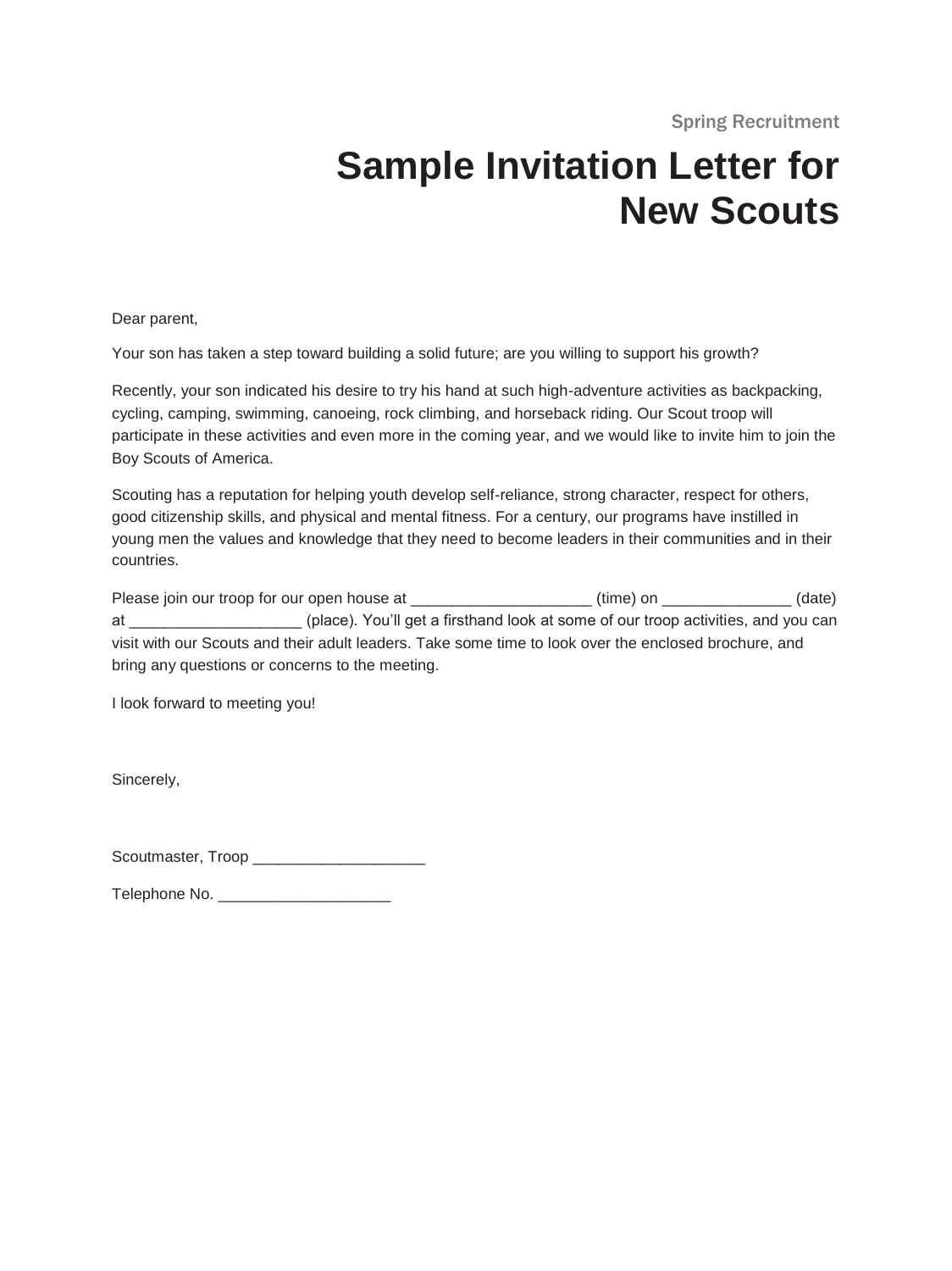### **Follow Up With a Call**

On the day or evening before the open house, each prospective Scout's household should receive a phone call from a member of the troop, ideally the Scoutmaster, who sent the letter or email. As you make the call, keep in mind that the youth has already expressed his interest, so direct the call to a parent.

To help put the parents at ease, ask the following questions:

- 1. Did the family receive the Scoutmaster's letter or email?
- 2. Does anyone in the family have previous Scouting experience?
- 3. Do they have any questions about Scouting or the troop open house?
- 4. Do they know the time and location of the troop open house?

Ensure parents that you look forward to meeting them and will greet them at the door.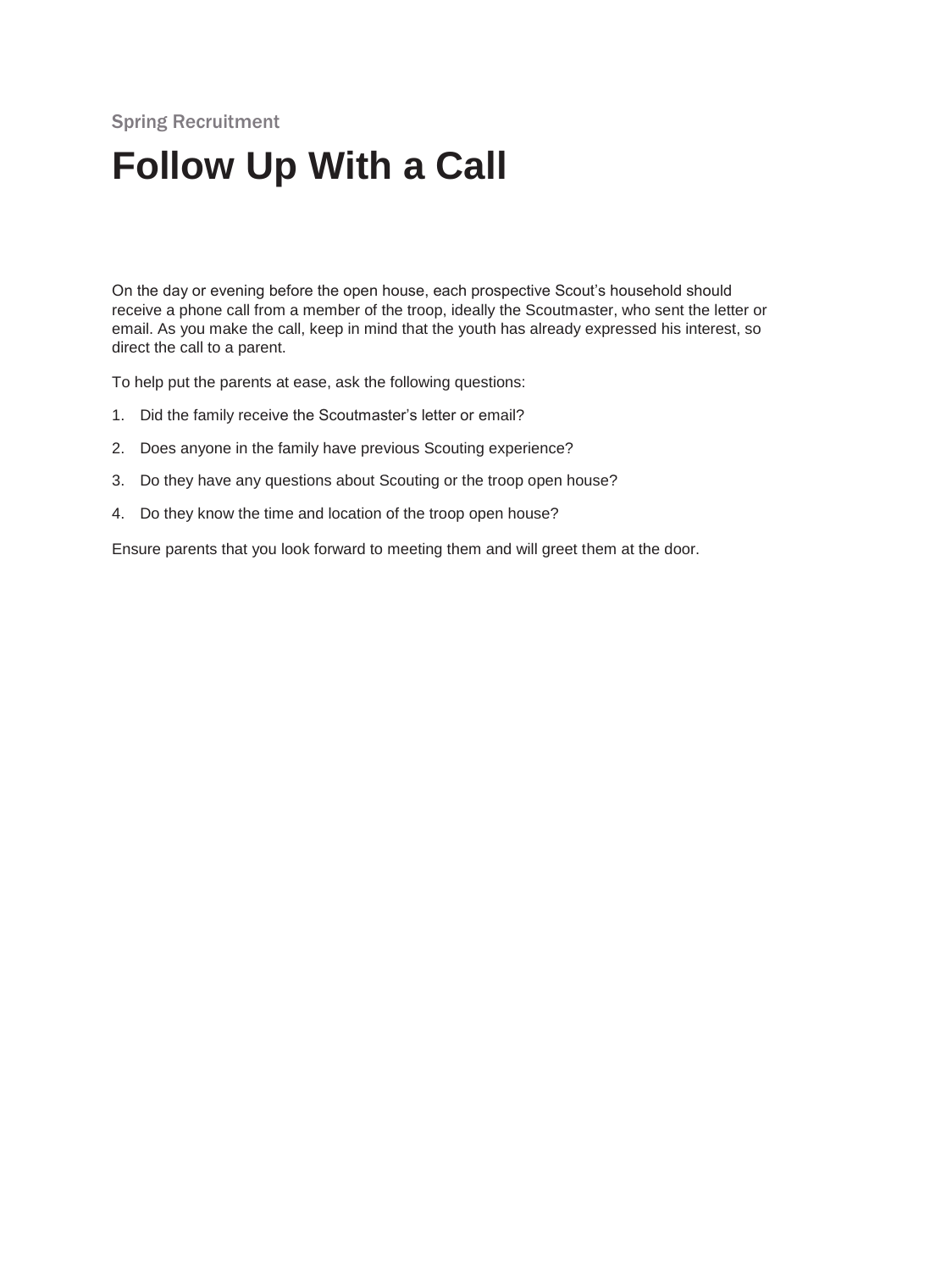### **Sample Troop Open House Agenda**

1. Preopening • Conduct a simple action game for early arrivals. 2. Opening • Hold the flag ceremony. • Welcome the guests. 3. Activity Time a. Skill time for youth • Hot spark • Knot relay • Tent pitching b. Parent orientation • Explain the ideals and values of Scouting. • Introduce the troop leadership and its organization. • Distribute the troop calendar. • Explain the summer camp opportunity. • Thoroughly explain the costs of troop membership. 4. Joining process • Youth and parents complete applications to join Scouting. • Announce information about the next troop meeting. 5. Closing • Scoutmaster's minute \_\_\_\_\_\_\_\_\_\_\_\_\_\_\_\_\_\_\_\_\_\_\_ • Closing ceremony \_\_\_\_\_\_\_\_\_\_\_\_\_\_\_\_\_\_\_\_\_\_\_ 6. Refreshments (optional)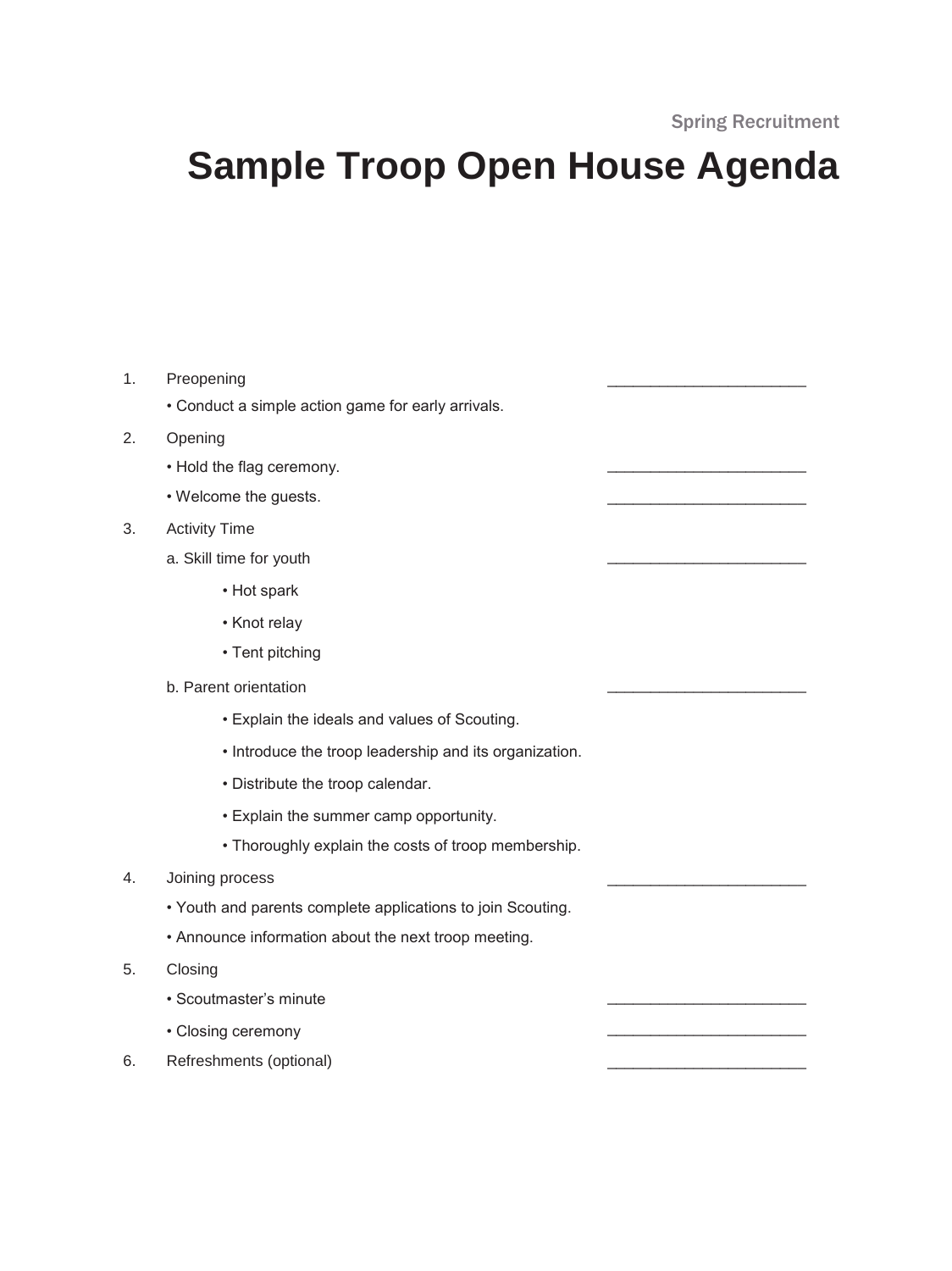## **Organize a Troop or District Activity**

During the initial contact with Scout-age youth, we promised that Scouting is action-packed. Youth will expect that adventure soon after they become Scouts, so schedule an exciting activity soon after the troop open house. Here are a few suggestions:

#### **Troop Campout**

New Scouts joined with the expectation of going camping, and they should be given this opportunity for outdoor activity as soon as possible following the troop open house. Begin planning the activity well before the troop open house so that the event is in place when the new Scouts join.

#### **Districtwide Overnighter**

Some districts may choose to host all their troops for an overnighter at an area camp. The program could include basic Scouting skills, a campfire, and preparing a simple meal. The experience will quickly give new Scouts a sense of belonging and fulfill their expectations of an exciting adventure.

#### **Lock-Ins**

Lock-in events also have proven successful in some districts. Lock-ins, which are especially effective in colder climates, are more like "campins" rather than the usual campout. They can be

set up at the local YMCA or school gymnasium. Program possibilities could include swimming, sports, movies, refreshments, and a little sleeping.

#### **Two-Deep Leadership**

According to BSA Youth Protection policies, every BSA trip or outing involving Scout-age youth should be supervised by two BSAregistered adult leaders or one registered adult leader and a parent or guardian of a participant, one of whom must be at least 21 years of age. The chartered organization is responsible for ensuring that sufficient leadership is provided for all activities.

For more information on BSA Youth Protection, consult the *Guide to Safe Scouting*  at www.scouting.org.

### *Get New Scouts Involved*

New Scouts should be introduced into the mainstream of troop activities as soon as possible after they join the troop. Assign them to a new Scout patrol and get them started on earning advancement. The Scoutmaster, assistant Scoutmaster, or troop guide should take responsibility for helping new Scouts get a good start.